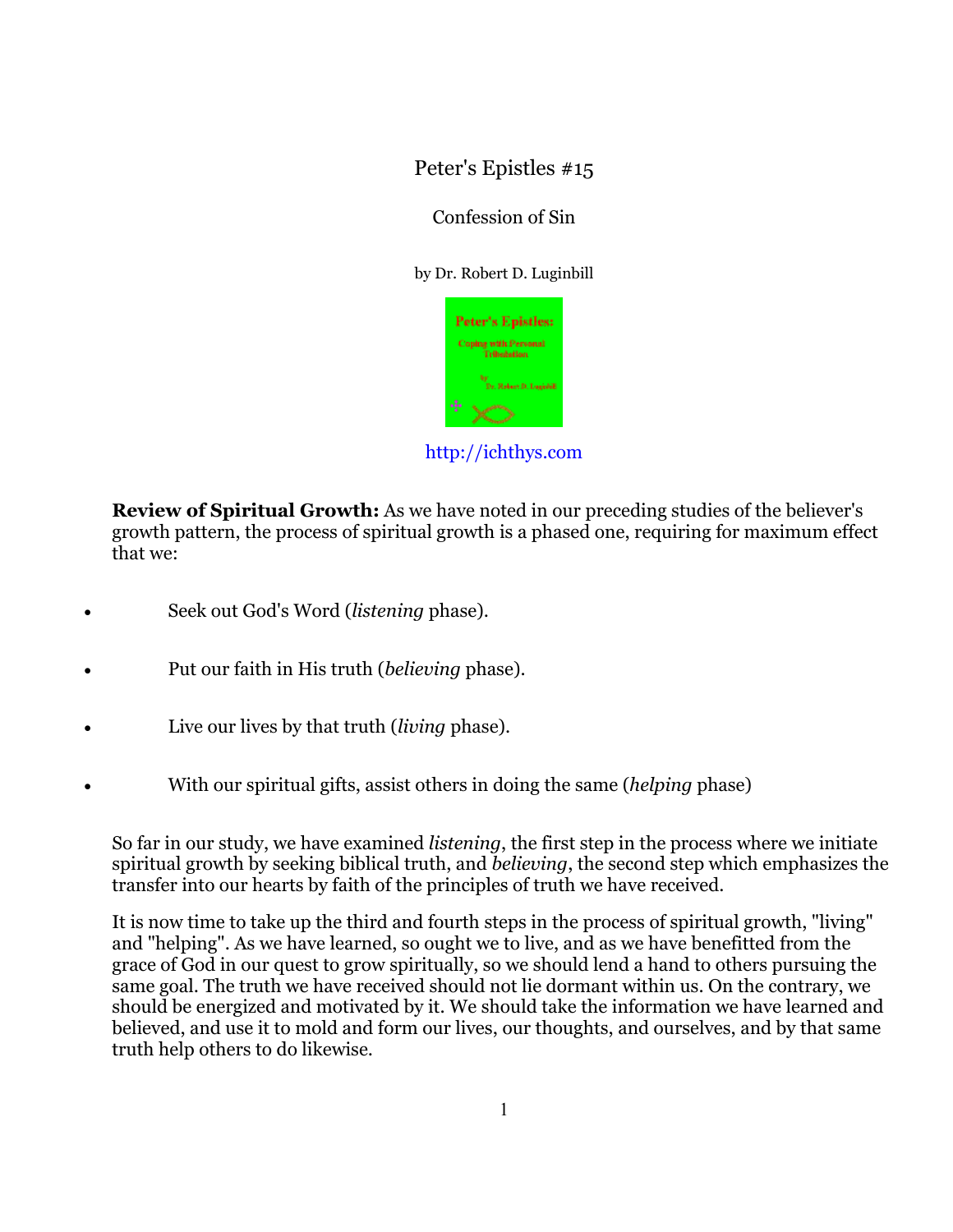**Maintaining our Lifeline:** First and foremost, both living a good Christian life and serving God as He wants us to do require that we sustain the pattern we have established of "growing by the knowledge of God" (Col.1:10). After all, God's Word is our spiritual food, and overlooking it has all the negative consequences for our hearts that neglecting physical food has for our bodies (1Pet.2:2; cf. 1Cor.3:2; Heb.5:12-14).

**Living the Word**: Hearing the Word of God is not enough. We must believe what we have heard in order for it to profit us. And if we do truly believe His words, can they help but have a powerful effect on what we think, what we do, and how we live our lives? Jesus said, "He who hears these words of mine *and does them*, will be like the wise man who built his house upon a rock" (Matt.7.24), and it was in exactly the same spirit that James wrote "be doers of the Word and not merely hearers who are deceiving themselves" (Jas.1:22). Both of these scriptures move directly from hearing to doing (or living) the Christian life, taking it for granted that if a person believes the truth of God's Word, and if that belief is genuine, then such belief must necessarily be followed by action, by the putting into practice of that faith. "Pure religion", as James calls it, demands that we actually live according to what we believe (Jas.1:27).

**Spiritual Fitness**: Just as proper nutrition must be combined with adequate exercise to get into good physical shape, so merely hearing God's Word and claiming that we believe it is not enough. It takes consistent application to our daily lives of the Biblical knowledge we have acquired to get into good "spiritual shape". Living according to the truth we believe is an essential form of spiritual exercise which adds muscle to our faith and begins to transform us into the people God wants us to be. As Paul says in 1Tim.4:7-8, "exercise yourself unto godliness." Without developing the habit of putting our faith into practice according to the principles we believe, it is impossible to achieve the godliness we seek, and we run the risk of becoming spiritually weak to the detriment of our spiritual health.

**Running the Race:** In 1Cor.9:24-27, Paul compares this daily process of applying what we believe to our actual experiences to the running of a race (cf. Acts 20:24; Gal.2:2; 5:7; Phil.3:12- 16; Col.2:18; 2Tim.2:5; 4:7-8; Heb.12:1; 12:12-13; 2Jn.1:9). "Run to win!", he exhorts us. Like it or not, we are all in this race which constitutes our life as Christians here on earth, and in order to "win" it, we must "exercise self-discipline in all matters" as the athletes of old did to gain their wreath of victory (v.25).

This means quite simply that there are certain things we must consistently do and certain things we must assiduously avoid in order to obtain victory with the life God has given us to lead. As it is in many forms of athletic competition, so in living the Christian life it takes a "good defense" as well as a "good offense" to win. So before we proceed to a discussion of all the positive things necessary for and connected with spiritual growth, we should first consider the problem of personal sin and how to deal with it.

**The Sin Problem:** We need to note immediately that even a genuine process of change in our hearts will never produce "sinless perfection". While our Lord faced all of life's temptations without error (Heb.4:15), the rest of us necessarily fall short of that mark (Rom.3:23). This is because our very physical makeup is corrupt, or "indwelt" by sin (Rom.7:20; Gen.6:5, 8:21). We must therefore not make the mistake of "redefining" sin for our own benefit. Sin is not just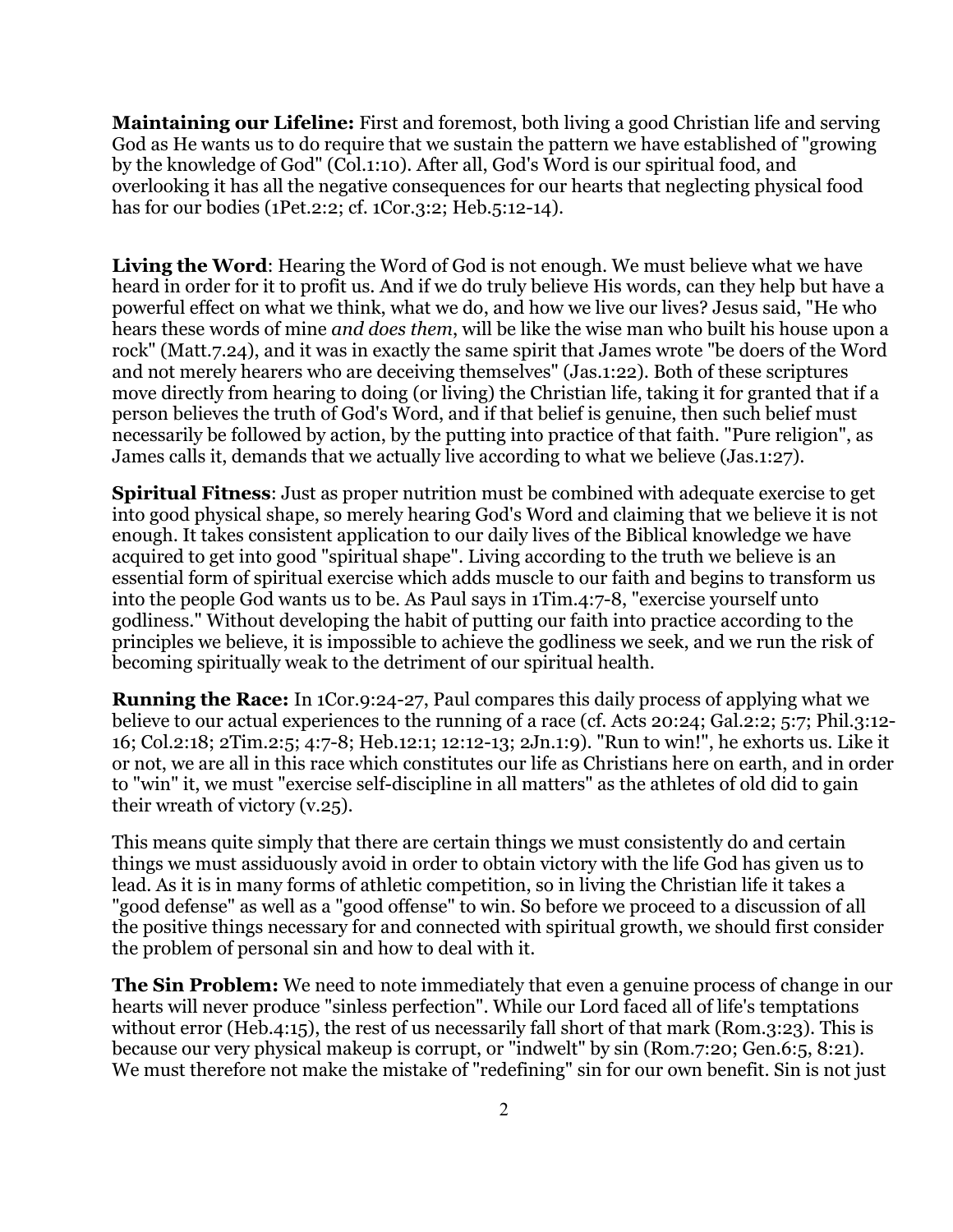what we personally find offensive, but rather everything which God has forbidden. We can neither add to God's list of prohibitions, nor subtract from it with impunity. To God, *all* sin is an offense against His Person, for all sin is in essence disobedience to His will. Adam and Eve were expelled from paradise for eating of the forbidden fruit, an act which does not seem particularly immoral in and of itself, but which was a clear and willful rejection of God's authority (Gen.2:16-17). Actions prohibited by God, even if they may not seem terribly wrong to us, are just as sinful as those which shock and offend us personally.

**The Myth of Sinless Perfection:** Even though we have been given the charge "be holy as I am holy" (and this is a standard to which we must cleave: 1Pet.1:15-16), and even though we are expected to improve as we grow up spiritually (and this is a goal to which we must aspire: Heb.5:11-14), absolute sinlessness is nonetheless unattainable in this corrupt body and in this corrupt world. "Sinless perfection" is a false doctrine, and a dangerous one at that, because of the enormous psychological pressure it generates. The reality and inevitability of sin most often lead adherents of such views to deny that certain categories of sin are really sin at all, or to deny that they commit certain sins (even though they may). But the reach of sin is so broad and insidious that it embraces the very motivations and expressions of the human heart (Jer.17:9; Gal.5:19-21; Eph.4:29-31; Phil.2:3-8). No matter what standard of perfection we choose to try and prove our own righteousness, we are bound to fail (cf. Rom.9:31; 10:3). The Ten Commandments, the most specific standard of human conduct ordained by God, concludes by pronouncing the acquisitive and lustful desires of our hearts just as utterly sinful as idolatry or murder ("thou shalt not covet": Ex.20:17; cf. Rom.7:7-12). And in fact, Paul tells us that God's *very purpose* in giving the Law was to prove to all mankind that beyond any doubt we are all sinful and therefore in need of God's solution to the sin problem, Jesus Christ (Rom.3:9-20; Gal.3:19-25). Many of the "religious" people of Paul's day tried to use the Mosaic Law as a standard to prove their righteousness, but in doing so only managed to condemn themselves (Rom.3:20). The only true righteousness is that given us by God when we believe in His Son (Rom.4:5). As followers of Jesus in a hostile world which is in the devil's grip, we cannot afford to be under any illusions about our personal foibles, errors, and sins. We must recognize them for what they are and make use immediately of the grace God has given us to deal with them.

**Cleansing from Sin:** As believers, we have already been "washed" clean of our sins, that is, forgiven and pronounced holy by Christ's work when we accept that work by faith (Eph.2:5-9). But although we are clean and pure "in Christ" (1Cor.6:11), it is still possible for our feet to pick up a bit of dirt as we walk about in the devil's world. God has given us the status of "holy people", but we are still imperfect and still capable of sin. We must therefore be alert to the fact that as long as we sojourn on this earth we shall always be vulnerable to personal sin, and we must be ready to confess it whenever we become entangled in the "sin which so easily besets us" (Heb.12:1). This is the point Jesus made when He washed the disciples' feet before the last supper (Jn.13:1-17). Peter was unwilling to allow Jesus to wash his feet along with the other disciples. But when Jesus told him that without the washing of his feet, Peter could have "no share" in Him, Peter demanded that the Lord wash his body also. Jesus replied, "One who has had a bath needs only to have his feet washed, otherwise he is completely clean" (v.10). Our Lord was telling us that we are in need of only one release from the bondage of sin which has held all mankind under condemnation since Adam, and that this release or "redemption" was provided by His death in our place and appropriated by us through our faith in Him (Col.2:13- 14). This is the "bath" or cleansing from sin which has already been accomplished and need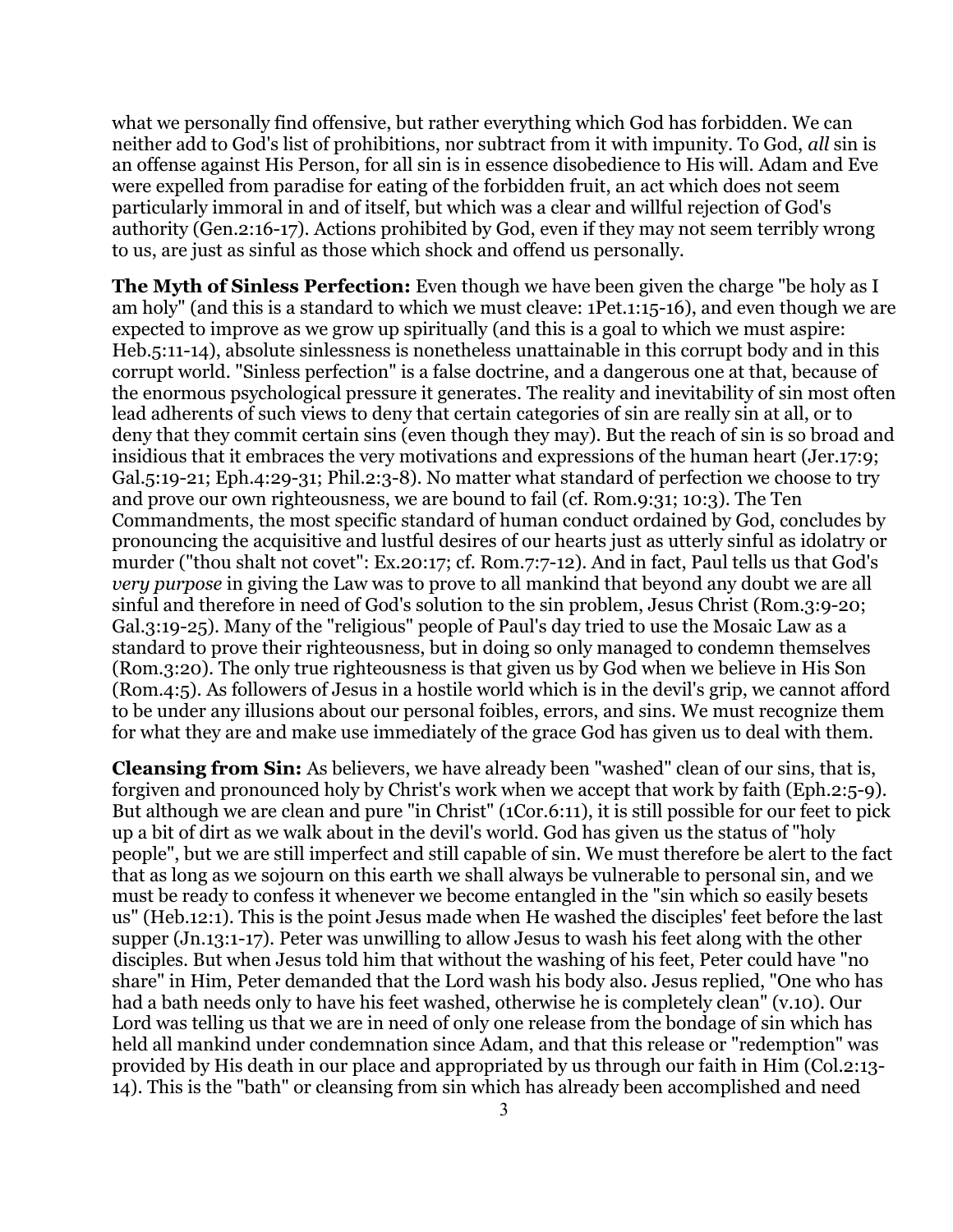never be repeated. We do, however, continue to commit acts of personal sin as believers, and when we do, we are in need of "foot washing", that is, of the forgiveness and restoration which comes to us when we confess our sins to God. We need to be washed *from sin* only once. We need to cleansed *of our sins* as often as we commit them.

**John's Primer on Sin:** For all the reasons mentioned above, sin is a very personal, very disturbing issue. Writing to a congregation which, though ethnically and geographically diverse, had had the benefit of apostolic teaching for many years, the apostle John nevertheless felt the need to review at length the sin issue in the epistle we know as 1<sup>st</sup> John. In chapter one, verses five through ten, he covers the doctrine of sin in a pithy summary:

v.5: And this is the message which we have heard from Him and report to you: that God is light and there is no darkness in Him.

This verse states the principle emphatically that God has nothing to do with sin. He is not the originator of it and bears no responsibility for it whatsoever. Nor does He condone it in the least. Sin is foreign, antithetical to God, so if we would belong to God, sin can have no place with us either.

v.6:If we say that we have fellowship with Him, and yet we walk in the darkness, we are lying, and not accomplishing the truth.

Since God and sin are unalterably opposed to each other, we must choose whether to follow God or sin. We cannot simultaneously follow the dark path of sin and at the same time have a relationship (fellowship) with God. If we claim that we are enjoying a relationship with God while living under the dark power of sin, we are only deceiving ourselves and making God out to be a liar, for He tells us that He cannot accept what is sinful. Without the power and wonder of God's grace, these two verses would be terrifying for anyone viewing themselves and their lives with an honest heart. The words of the disciples spring to mind: "Who then can be saved?" (Matt.19:25).

v.7:But if we walk in the light as He Himself is in the light, we do have fellowship with one another, and the blood of Jesus His Son cleanses us from *all sin*.

The use of the Greek word *pas* ("all") without a definite article suggests that John is here referring to *all* acts of personal sin. For those who choose against God in this life, there is no escape from sin and therefore no fellowship with the holy people of God. But for those who choose to walk in the light and follow Christ, God has provided a means of cleansing from every aspect of sin: the work of His Son Jesus Christ on the cross (referred to here and often in scripture as "His blood", cf. Matt.26:28). Because of what Jesus Christ did for us in dying in our place, the Father is justified in accepting His work on our behalf, forgiving us all our sins, and considering us clean despite the sinful nature we retain in these earthly bodies, and despite the personal sins we continue to commit. In the analogy, covering the sin which besmirches us God the Father sees instead "the blood of Christ" with which we "have been sprinkled" (cf. Heb.10:22). He is satisfied that the death penalty for sin has been paid on our behalf. He regards us as guiltless on account of our relationship with His Son rather than judging us according to our necessarily sin-tainted merits. Note carefully in verse seven, however, that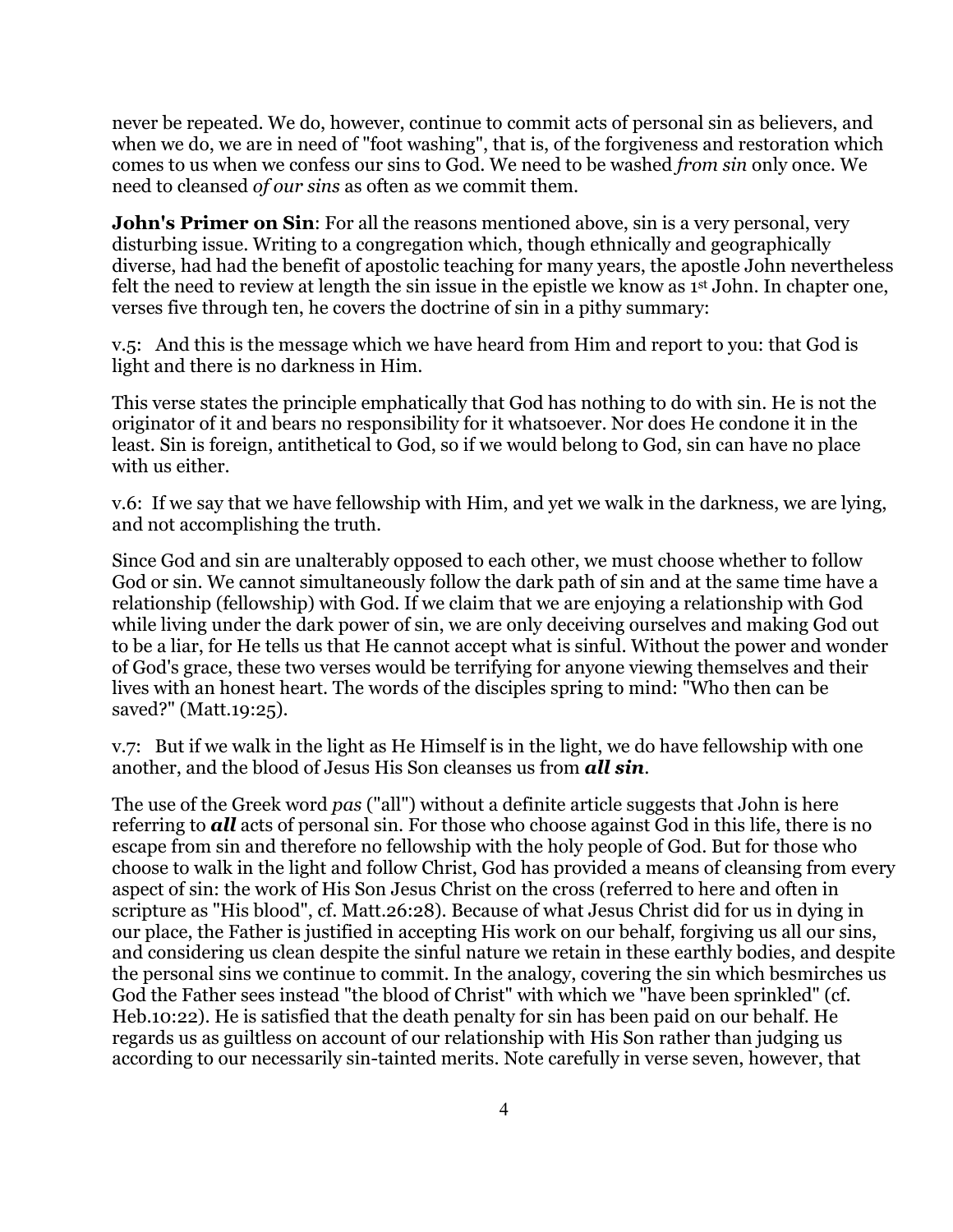believers who are approaching the Christian life in the correct way ("walking in the light") *still need cleansing from sin* as part of their Christian walk.

v.8:If we say that we do not have sin, we are deceiving ourselves, and the truth is not in us.

Verse eight is an important caveat to believers who would rather not think of themselves as sinners. If we are unaware of committing any transgressions lately, it is most likely because we lack a clear understanding of the wide ranging and insidious nature of sin. The scripture here is quite clear. As believers, we still sin. It is true that we are commanded not to sin. It is true that suppression of sin is a necessity for spiritual growth and even spiritual safety. But it is also true that as long as we inhabit these imperfect bodies and reside in the devil's world, we must continue our struggle against personal sin, even resisting "to the point of blood" (Heb.12:4). Verse eight is written neither to discourage us to resist sin, nor to encourage us to commit it, but rather to alert us to the cold, hard reality of the situation in which we find ourselves, and to awaken us to the necessity of *dealing* with personal sin in the correct, biblical way, namely, through *confession.*

v.9:If we confess our sins, He is faithful and just so as to forgive us our sins and cleanse us from all unrighteousness.

Verse nine means that God's forgiveness of our personal sins is consistent with both His faithfulness (He doesn't break His word) and righteousness (because of Christ's pre-payment on our behalf); when we confess our sins in prayer to the Father, He forgives us and restores us to full fellowship with Himself and His Son.

v.10:If we say "I haven't sinned!" we make Him out to be a liar and His Word is not in us.

Confession of sin is an essential part of the Christian's daily walk. Combined with regular selfexamination, a biblical understanding of personal sin should provide plenty of material for the average Christian to confess. The claim of "sinlessness" is an erroneous one, and is extremely hazardous to the Christian's spiritual health (1Cor.11:28-32).

**Confession of Sin:** As believers we are completely "clean" from sin only when viewed from the standpoint of our relationship with Christ. By virtue of our "position" in Christ, God the Father considers us totally washed of our sins, past, present and future. We are "clean on the inside", so to speak. In our everyday experience, however, we frequently get "dirty on the outside". We don't cease to be Christians because we have made a mistake – we still "hold on to Christ" and so are still considered clean by God in that critical respect. When we err, we don't need another "salvation bath"; only our "feet" need washing as a result of the personal sins we commit.

Confession is the solution which God has provided for this continuing problem. Just as the work of Christ is sufficient to free us all from sin *at the point of time* when we believe in Him (as represented by the ritual cleansing of baptism), so that same work of Christ is also sufficient to wash us clean whenever we sin *after that point* of salvation.

David's great psalm of confession, Psalm 32, is a model for the mechanics of confession in that it demonstrates so clearly the two most important principles to keep in mind as we face the